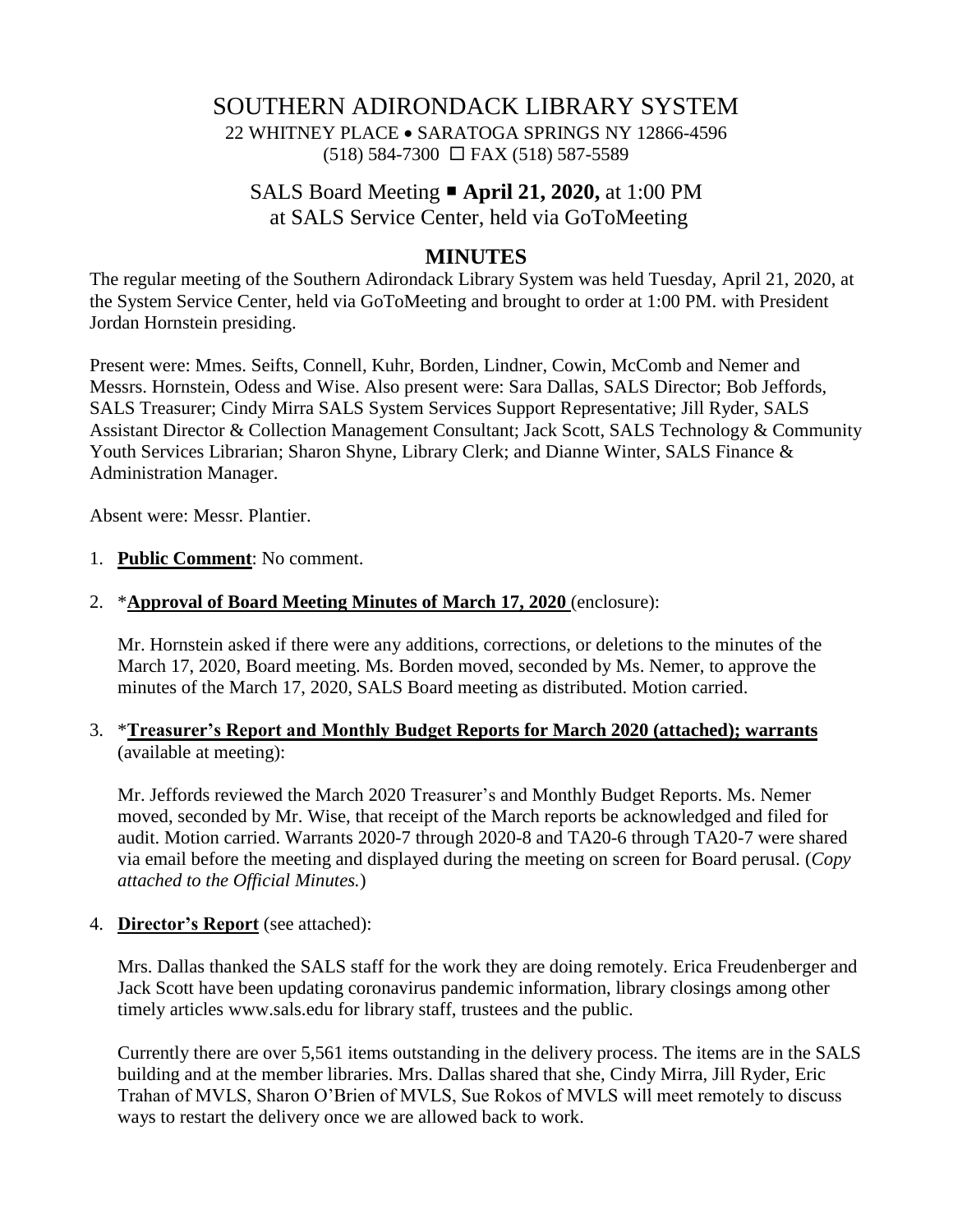*SALS Board Meeting Minutes, April 21, 2020………………………………………………..……..2* Since libraries closed their physical doors, SALS and member library staff have been working to provide better access to e-content. People can now sign up for library cards online to borrow overdrive materials. Overdrive is the vendor that supplies downloadable audiobooks and eBooks.

Mrs. Dallas shared there are 5,562 unique users (up 32% from this time last year). There were 26,635 checkouts (up 32%). In addition, there are 13,693 holds which is up 77%. The most informative statistic is new users are up 285% (1,216). The top three genres being borrowed are fiction, thriller, and literature. Keeping up with the demand is a challenge.

Mrs. Dallas reported that since March 16, \$11,587 was spent purchasing econtent (276 titles and 344 items were purchased). Many thanks to Fort Edward, Greenwich, Mechanicville, Waterford, Salem, Schuylerville, Long Lake, Crandall, Johnsburg and Lake Pleasant for donating additional funds to the consortium purchases.

The New York State budget did pass and has library funding for 2020-2021 at \$94,100,000. That is a 3% decrease from last year. Governor Cuomo has the authority to make budget amendments three times throughout the year (April  $30<sup>th</sup>$ , June  $30<sup>th</sup>$ , and December  $31<sup>st</sup>$ ). It is hoped that library basic aid and supplemental operating Aid, which SALS relies on, will be released in the first payment. Other aid, otherwise known as Categorical Aid will be released later. Mrs. Dallas thanked Dianne Winter for her dedicated hard work in getting out the reports in order for this to happen.

Mrs. Dallas asked the Board to consider holding a virtual meeting in May to have the Annual meeting so that the membership could continue to elect new trustees, present awards and reports.

NY State Aid for Construction was reduced to 14 million dollars state-wide.

### *Joint Automation Report*:

Mr. Wise stated that due to the coronavirus pandemic the JA Council has not met.

*Other*: None.

## 5. **Committee Reports**:

- A. *Audit & Finance (R.Wise, chair)*: No report.
- B. *Building (C. Connell, chair)*: Mrs. Dallas reported that two staff members are going into the SALS building sporadically and one staff member every two weeks. The building is secure.
- C. *Bylaws (R. Wise, chair)*: No report.
- D. *Central Library (D. Nemer, chair)*: No report.
- E. *County Aid Coordinators (Seifts, Connell, Odess, Plantier)*: No report.
- F. *Library Services (C. Kuhr, chair)*: No report.
- G. *Personnel (L. Borden, chair)*: Ms. Borden conveyed how much she appreciates the SALS staff for all their hard work during this Pandemic.
- H. *Trustee Nominating (D. Nemer, chair)*: No report

## 6. **Unfinished Business**: None.

## 7. **New Business**:

- A. *\*Replace SALS Locks:* No action.
- B. *\*Other:* No action.
- 8. **Director's Council Report**: No report.